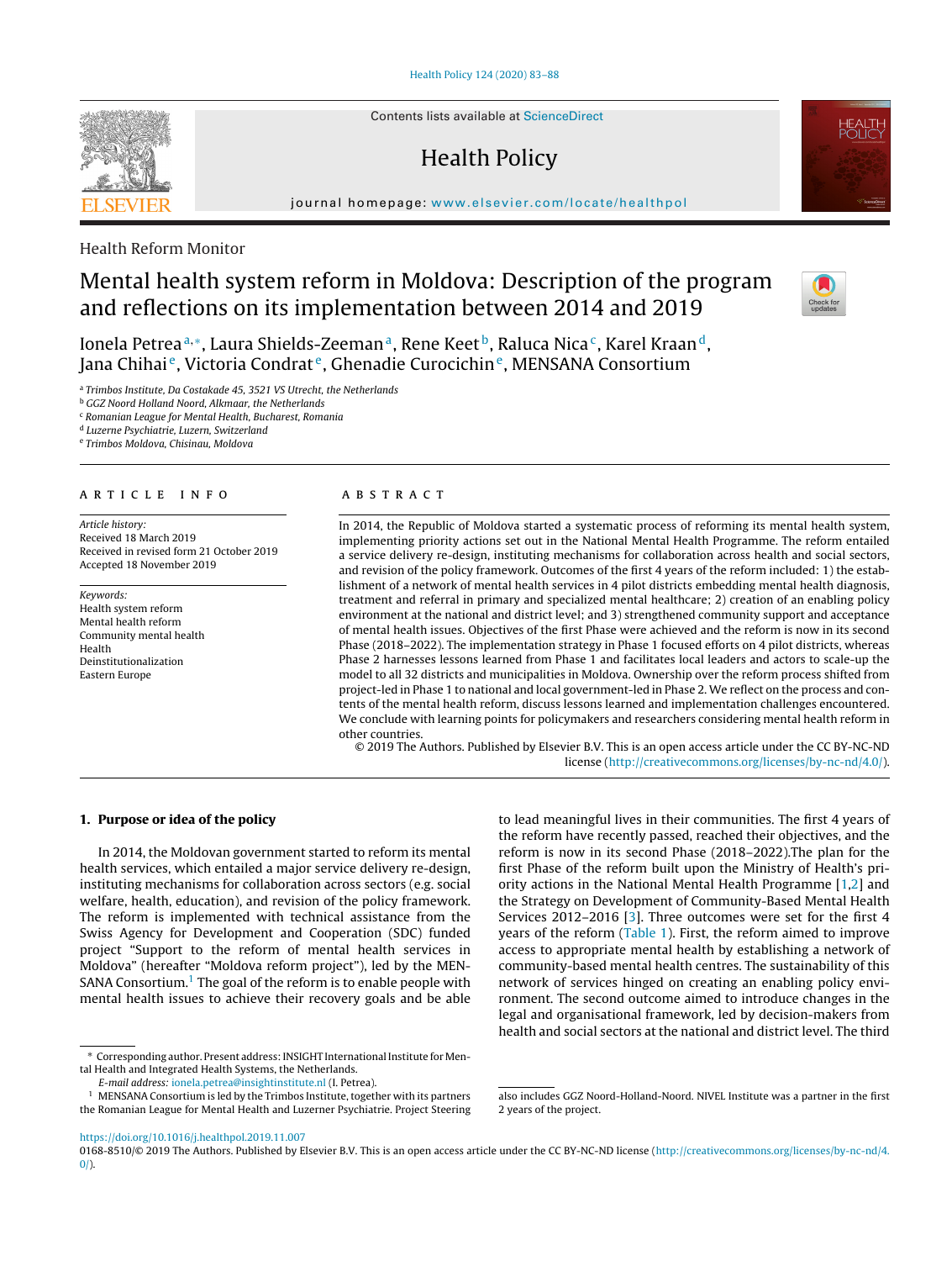<span id="page-1-0"></span>

**Fig. 1.** Contribution of the Government of the Republic of Moldova.

**Table 1** Outcomes of Phase 1 and 2 of the reform.

|                          | Phase 1 (2014-2018)                                                                                                                                                                                  | Phase 2 (2018-2022)                                                                                                                                                                                                       |
|--------------------------|------------------------------------------------------------------------------------------------------------------------------------------------------------------------------------------------------|---------------------------------------------------------------------------------------------------------------------------------------------------------------------------------------------------------------------------|
| Outcome 1:<br>Outcome 2: | People with mental health<br>issues have access to a<br>comprehensive network of<br>good quality mental health and<br>social community-based<br>services in 4 pilot raions<br>Decision-makers at the | A country-wide network of<br>integrated community-based<br>services for mental health that<br>ensures equitable access to<br>quality and affordable care,<br>responsive to user needs.<br>People across Moldova are       |
|                          | national and local level create<br>an enabling policy<br>environment for the model of<br>care to be implemented                                                                                      | more aware of the importance<br>of their own and others' mental<br>health, improve their mental<br>healthcare-seeking behavior,<br>and support the social<br>inclusion/recovery of people<br>with mental health problems. |
| Outcome 3:               | Community members in 4 pilot<br>raions are supportive of the<br>re-integration of people with<br>mental health issues back into<br>the community.                                                    |                                                                                                                                                                                                                           |
|                          |                                                                                                                                                                                                      |                                                                                                                                                                                                                           |

outcome focused on strengthening community support and acceptance of mental health issues. These outcomes were revised and refined during the second Phase (Table 1). As a precursor to starting up the SDC funded implementation project, the Government of the Republic of Moldova, through its Ministry of Health, has committed itself to leading and providing resources for the implementation of the reform, by undertaking an agreed set of actions (see Fig. 1). This is a formal as well as active commitment; delays in delivery can lead to suspension or even termination of the agreement with the donor.

#### **2. Political and economic background**

During the 1990's, Moldova was substantially affected by the collapse of the Soviet Union, which led to 68 % of the country's 3.5 million people falling under the poverty line [\[4\].](#page-5-0) Since inde-

pendence in 1991, Moldova has made political, economic and social progress; however, Moldova remains one of the poorest countries in Europe and its economy relies heavily on external funding [[5\].](#page-5-0) Minority populations in Gagauzia, Transnistria, the Roma and female-headed households are particularly socially and economically disadvantaged [[6\].](#page-5-0) Difficult living conditions, limited employment opportunities and poor access to low-quality public services have contributed to a third of the working-age population migrating abroad [[5\].](#page-5-0) While migration generates remittances equivalent to 20,16 % of Moldova's Gross Domestic Product [\[7,8\]](#page-5-0) it has also created social fractures, particularly in rural areas. Moldova's governance structure is volatile with a high turnover of politicians. Financial investment in infrastructure from foreign donors is an important component of Moldova's economy and thus securing external opportunities attracts political support from officials, health professionals and the broader public [[9\].](#page-5-0)

#### **3. Health policy processes**

Though progress has been made in policy and legislation reform in healthcare, implementation has been uneven and slow. After independence in 1991, Moldova was left with a Semashko system of health care [\[10\],](#page-5-0) a centrally organized system dominated by the biomedical model focused on quantity rather than quality of care. At present, the health system include both public and private medical facilities, and public authorities are involved in providing, financing, regulating and administering health care services [\[10\].](#page-5-0) In primary and secondary care, public medical facilities offer services to communities and are governed by local public authorities. Emergency care (i.e. ambulance services) are available in every district, under the Ministry of Health, Labour and Social Protection's (MoHLSP) jurisdiction. Tertiary level services offer specialized medical care for the entire population of the country and are governed by MoHLSP. All public medical facilities are independent, non-profit making organizations which are contracted by the National Health Insurance Company.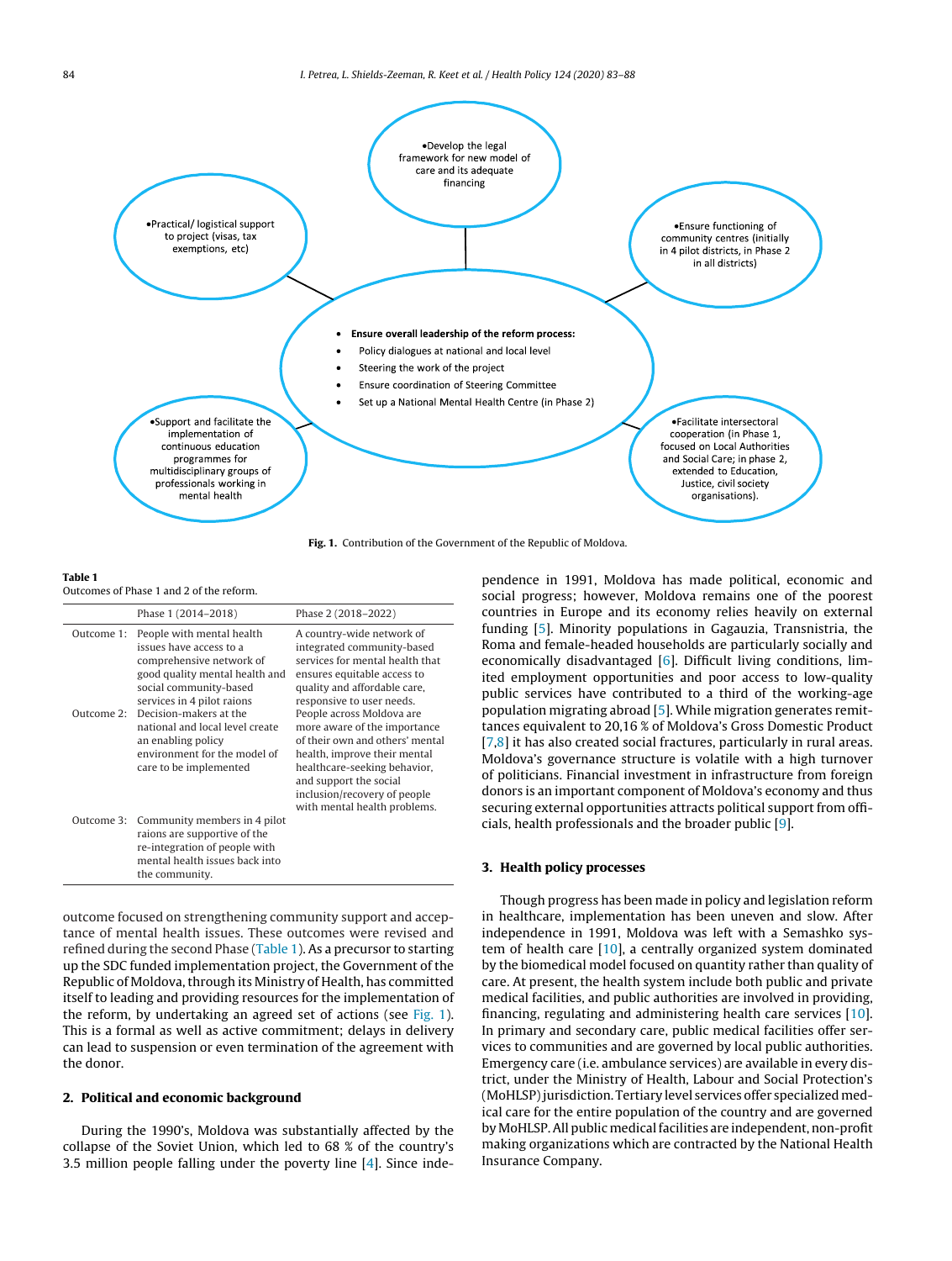I. Petrea, L. Shields-Zeeman, R. Keet et al. / Health Policy 124 (2020) 83–88 85

#### **Table 2**

Health system and mental health system indicators for Moldova.

| Indicator                                                                  | N or %                      |
|----------------------------------------------------------------------------|-----------------------------|
| % of the Moldovan population reported to<br>have health insurance coverage | 75%                         |
| % of out of pocket payments for health care<br>(2012)                      | $3.3\%$                     |
| % Disability adjusted life years accounted<br>for by mental disorders      | 8.03%                       |
| % Prevalence of mental disorders                                           | 17.34 %                     |
| Suicide (age-standardized rate per<br>100.000)                             | 13.8                        |
| Existence of mental health policy                                          | Yes, partial implementation |
| Total health expenditure as a % of the GDP                                 | 10.3%                       |
| Mental health spending per capita (US\$)                                   | 4.77                        |
| Total no of mental health workers per<br>100.000                           | 65.2                        |
| No of psychiatrists per 100,000                                            | 5.92                        |
| Total no. of mental hospitals in 2014 (per<br>100,000                      | 3(0.08)                     |
| Total no, of beds in mental hospitals in<br>2014 (per 100,000)             | 2070 (59.8)                 |
| Average No. of beds per mental hospital in<br>2014                         | 690                         |
|                                                                            |                             |

Notes: Sources of data for this table adapted from Hone et al. (2016), IHME Global Health Data Exchange, WHO Europe European Health Information Gateway, WHO 2014 Mental Health Atlas, and WHO Mortality Database [[36–41\].](#page-5-0)

#### **4. Mental health system in Moldova**

Historically, mental healthcare was largely institution-based provided within 3 psychiatric hospitals (Table 2), and residential institutions, referred to as internats in many Central and Eastern European countries, function as a long-term care facility for people with mental illness [\[11,12\].](#page-5-0) Specialised outpatient services within small psychiatric units based in general hospitals largely renewed medication prescriptions and staffed by small teams (psychiatrists and nurses).

National activities aiming to transform the mental health system started in 2005, leading to initiation of a national mental health reform. Between 2005 and 2014 when the reform started, the government adopted several legal and policy documents (Fig. 2) which set the strategic direction and priorities of the reform. In addition, Moldova had several externally-funded pilot mental health projects implemented by local non-governmental organizations (Fig. 2), including participation in the Mental Health Project in South-Eastern Europe [\[13\].](#page-5-0) Though pilot project results were promising and contributed to building a case for a reform of mental health services, most services initialised through these projects were implemented outside the mental health system, and failed to induce systemic changes  $[10,14-19]$ . This conclusion contributed to the decision to launch an implementation strategy for the reform of mental health services led and championed by national and regional authorities, with involvement of all relevant stakeholders in health and other sectors.

### **5. Content of reform and preliminary implementation results**

During its first Phase (2014–2018), the scope of implementation for the reform was at both national and regional level, excluding Transnistria. At the national level, the policy framework was amended to support the transformation of services, and academic and continuous education curricula was updated and implemented to sustainably strengthen capacity of professionals in mental health and connected sectors. At the regional level, four pilot districts (raions) were selected for implementation of a new model of mental health care. Districts were selected by the Ministry of Health based on a set of criteria related to local capacity, demonstrated

# National Health Policy<br>2007 - 2021 (Chapter 12 on 2007 **Mental Health) Adopted** 2007 **National Mental Health** Program 2007-2011 **Modified** 2008 **Mental Health Law** 1402/1997 **Adopted** Order 591 regarding 2010 organisation and functioning of mental health services **Adopted** Strategy on Development of<br>Community-Based Mental<br>Health 2012-2016 Services 2011 **Adopted** 2012 **National Mental Health Program for 2012-2016**

**Signed** 

**Adopted** 

and Declaration

**WHO European Action Plan** 

2005

**Adopted Framework Regulations for** 2012 **Community mental health** centres and minimal quality standards **Adopted** Order 200 regarding the 2015 implementation of the project 'Reform of Mental<br>Health Services in Moldova

**Fig. 2.** Timeline.

commitment of local authorities to support implementation of the new model of care, and geographic distribution of new model of care across the country.

In the second Phase (2018–2022), the reform harnessed lessons learned in Phase 1 and facilitates local leaders and actors to scaleup the model from 4 to all 32 districts (excluding Transnistria) and municipalities in Moldova. The second Phase takes a different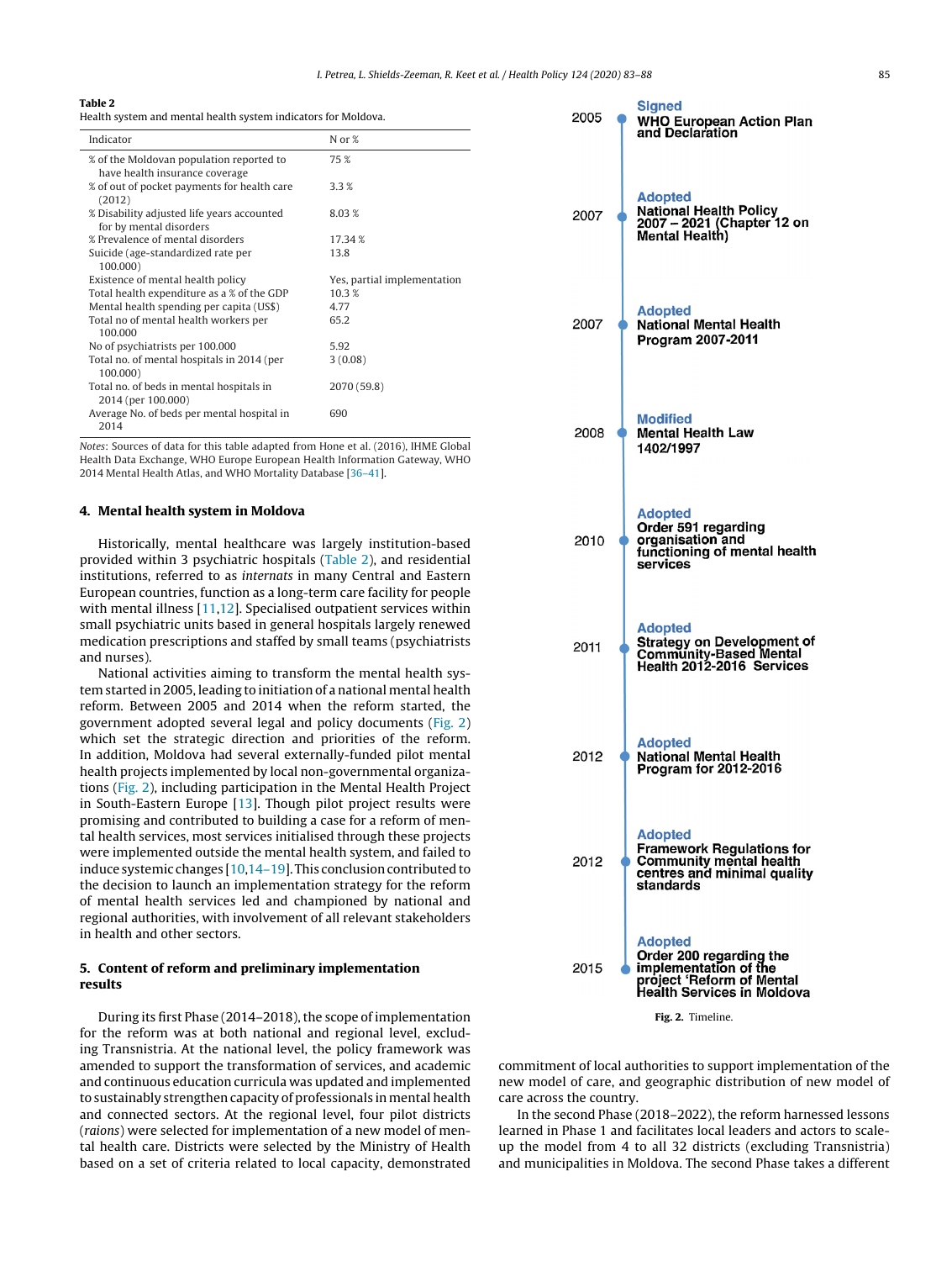approach in terms of the technical assistance provided to national authorities and key stakeholders by shifting ownership over the results and the direction of the mental health reform from projectled implementation in Phase 1 to a national authorities led-process in Phase 2.

The intervention strategy for Phase 1 employed a multi-pronged intervention strategy consisting of service delivery, policy and communication and advocacy components. Major tools to progress the intervention strategy were: 1) policy influencing and policy changes; 2) capacity building with training, supervision and coaching of all specialized mental health professionals in the country and a selection of primary care professionals providing mental health care; and 3) peer-to-peer mentorship and networking. This was the first time such a comprehensive approach had been implemented in Moldova.

To achieve the first outcome, service delivery re-design was initiated to facilitate better access to mental health services and supports in the community, closer to where people live, work and study. A care pathway was developed with new roles and responsibilities defined for family doctors and nurses, specialized multidisciplinary community mental health teams, and specialists working in psychiatric hospitals. The premise of the model was to provide care for mild and mild to moderate mental health problems in primary care settings, care for moderate and severe problems (including crises) in community mental health centres (CMHCs). Acute cases which could not be solved through crisis intervention at home and in community, and complex cases which for clear reasons could not be solved by the CMHC teams would be referred to acute units in general hospitals or to psychiatric hospitals. The Flexible Assertive Community Treatment (F-ACT) model [[20–24\]](#page-5-0) developed in the Netherlands, served as an inspiration for a locally adapted service delivery model in Moldova for severe mental illness. To implement this new model of care, family doctors and nurses were trained in taking on responsibilities for identification and treatment of mild and mild to moderate mental health problems, who not only work in primary and specialized community settings but psychiatric hospital staff as well. Multidisciplinary community mental health teams (consisting of psychiatrists, psychologists, social workers and nurses) were setup and trained in providing specialised outpatient mental health care (including home visits) for moderate and severe mental illness at CMHCs. Ongoing coaching, refresher training and mentoring sessions were put into place for primary care professionals and CMHC staff to tackle issues such as managing shared caseloads and referral and discharge procedures. The initial legal framework also stipulated establishment of five geographically distributed acute inpatient units in general hospitals which are not yet in operation and thus inpatient functions remain in psychiatric hospitals. The process of introducing psychiatric beds in general hospitals has been slow, for reasons that go beyond the mental health reform. The Ministry of Health has been working extensively on reforming hospital-based care throughout the country, resulting in dynamic discussions between key stakeholders involved in the reform. After two years of negotiations on how to organize general hospitals and if and how psychiatry fits into this, it appears that psychiatric units will open up in regional general hospitals by the end of Phase 2 of the reform (2022) in planned locations. These units are planned not in every district in Moldova, but in larger districts; their catchment area will cover several neighbouring districts. It is likely (but not certain) that psychiatrists working in the CMHC's in districts will be required to share their time between their work in the CMHCs and the work in the psychiatric ward, as there are not presently enough psychiatrists in the country that can cover all these duties. Existing psychiatric hospitals are unlikely to lose staff in this process of initializing psychiatric wards in general hospitals. Instead, the National Association of Psychiatrists, Psychologists and Narcologists as well as universities in Chisinau have been devising a strategy for attracting new staff and plans for attracting junior staff and residents to do rotations or take up positions in more rural districts of the country.

Psychiatric hospitals continue to play an important but new role in service delivery. It is expected that once the psychiatric units will start operating in general hospitals, the psychiatric hospitals will continue to provide acute inpatient care for districts in their respective catchment area. In addition, they are expected to focus on super specialized care, and also provide long-term care for complex cases. Psychiatric hospital staff started to take on different roles and/or to be re-allocated to different settings. Changes in staff roles have been achieved through a concerted set of actions, as follows. First, managers and leading professionals were provided with peer-to-peer capacity building and culturally sensitive mentorship. Bringing them on board with the envisaged changes has been critical in the tripling down and acceptance of new roles by the other professionals. Many of these managers and leading professionals have later on championed the changes. Second, hospitals' staff have been provided with an extensive program of capacity building, which sought to genuinely engage with these professionals to discuss the new model of care and the value each of them would bring in their new roles to its successful implementation. Third, the decision makers from MoHLSP have taken a strong stand on the need to change. The have directly and actively engaged with managers and lead professionals both in meetings organised at MoHLSP as well as in repeated field visits to these services. In parallel with these actions, national policy changes were made detailing the new mental health services structures and workforce specifications; and workflows and referral pathways were created that changed the flow of patients throughout the mental health system.

It should be noted that financial mechanisms to fund psychiatric hospitals did not change in connection to the reform of the mental health system. There were, however, several internal organizational changes in some of the psychiatric hospitals, particularly the two largest in the cities of Chisinau and Balti, which resulted in changes in how funds were used and allocated by the hospital. As an example, Balti Psychiatric Hospital has closed down some of its departments and re-allocated funding for those departments to other sections/ of the hospital and used some of the re-allocated resources towards diversification of services they offered to patients. In other words, the budget remains the same for the hospitals but is utilized and allocated differently in order to improve the type and breadth of services that they provide. Psychiatric hospital budgets have not been reduced as a result of the reform, as The National Health Insurance Company uses separate budget lines for psychiatric hospitals and for community mental health centres. As a result of the service delivery changes, there were 14–30 % fewer referrals for psychiatric inpatient admissions across the 4 pilot districts, a core outcome of the first Phase of the reform.

For the second outcome, Moldovan policymakers developed with the support of MENSANA technical expertise, a more conducive policy and legislative framework that lends itself to a more progressive, responsive, easier to access and rights-based mental health system. To engage policymakers and have buy-in for the reform, mechanisms to facilitate intersectoral cooperation (between health and social care sectors, and between local public authorities and health services) were set up in the 4 pilot districts. Additionally, a nationally focused policy influencing strategy endorsed by the funder ofthe project was developed with strategies for distilling key reform results to policymakers, through regional and national policy dialogues. Another strategy for buy-in was involving decision-makers from the very beginning of the reform and creating opportunities to see examples of progressive mental health systems where they could, as a country, grow into. Through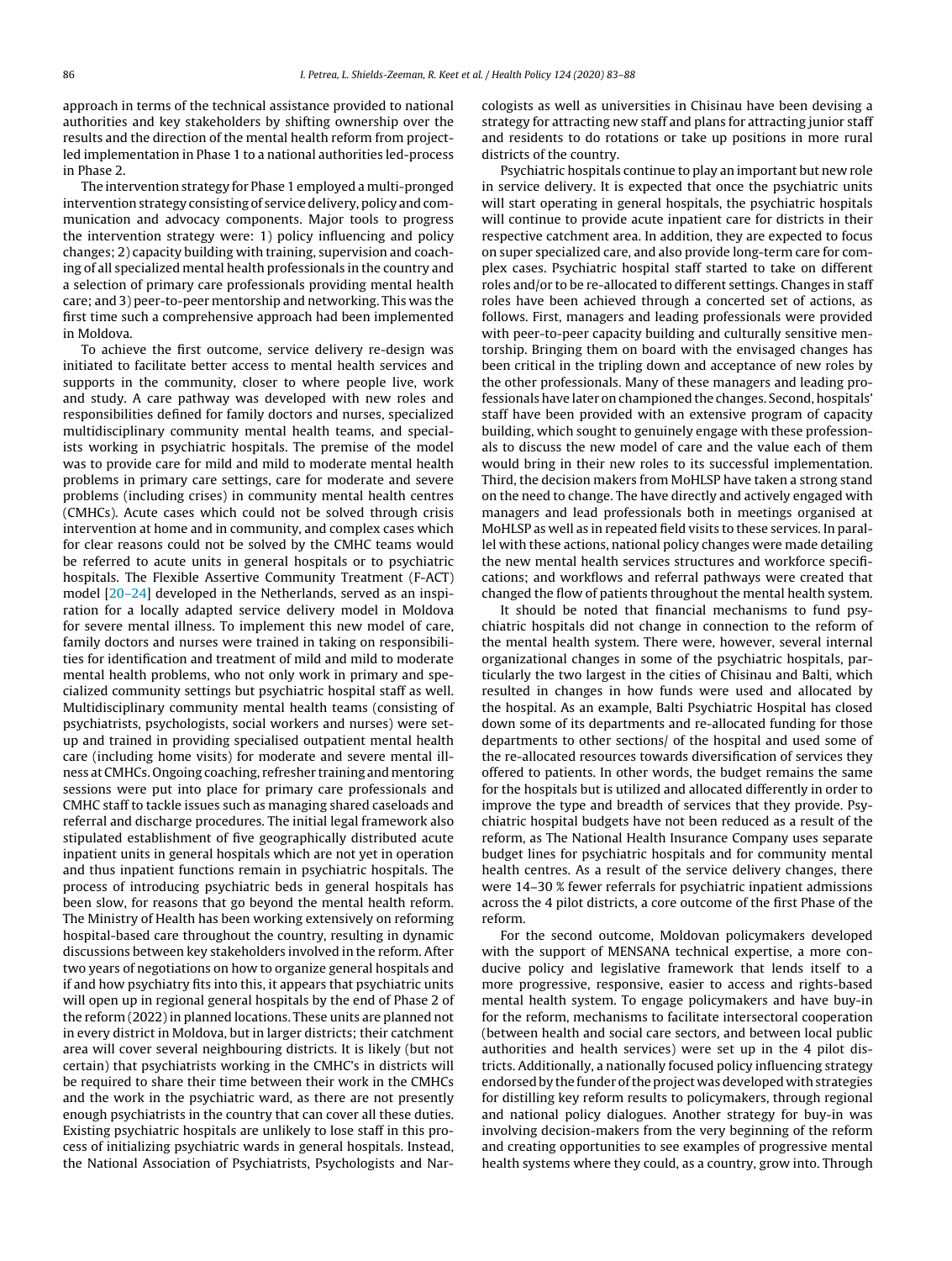study visits to The Netherlands and Romania, decision-makers had the opportunity to understand first-hand how the mental health system was governed and financed and interacted with both health professionals and persons with lived experience of mental illness.

Institutional policy changes were also needed to consolidate results from capacity building efforts. Curricula were modified or developed and implemented for academic and continuous education programs to reflect the changing profile of health professionals. Evidence-based practices were also defined and detailed in clinical guidelines (both for specialised and primary care practitioners) for key priority mental health conditions identified by the MoH. Guidelines were developed using existing evidence syntheses from international guidelines and through a consultative multistakeholder working group employed an adaptation strategy to tailor recommendations to the Moldovan health system [\[25,26\].](#page-5-0)

The third outcome of Phase 1 of the reform was grounded in recognition of the implications that transitioning care and supports from hospital to community-based settings has for community members. This outcome was set halfway through the first Phase, after considering that greater community engagement efforts would be necessary to sustain any results obtained in service delivery or policy level transformations. Several strategies were employed to engage community members, local (village-level) opinion makers, and regional and national decision-makers to be more aware of the goals and plan for the reform and of the need for stronger and continued cooperation between the health and social sector. First, small-scale awareness campaigns were held, leveraging opportunities to have local celebrities share their experience with mental health issues, holding public events such as mental health information brunches, and actively publishing stories, facts and media that captured the progress of the reform, particularly from the service user's perspective. Mentorship and coaching for service users was provided by the Consortium team to empower sharing of lived-experience, culminating with two service users chairing and speaking at a national UNHCR conference held in Chisinau, Moldova in 2018. Second, media professionals from both district and national media outlets were trained in responsible media reporting of mental health issues. Third, effective strategies for increasing social contact with people with mental health problems were explained through community stakeholder meetings in villages. Collaborative mechanisms were fostered between medical and social care stakeholders in the 4 pilot raions for the first time. CMHC social workers started to meet regularly with social workers from the Social Welfare Department to discuss management of complex cases. Local public authorities and MoHLSP representatives led 13 workshops in 37 villages involving about 400 opinion leaders that subsequently requested follow-up roundtable discussions to understand more about mental health.

#### **6. Lessons learned**

Several lessons from implementation of Phase 1 have been garnered and are applied throughout Phase 2 of the reform. First, national promoters of the reform were essential, who not only understand the need and utility of the reform of the mental health system in Moldova, but believe in it as well. Building a cadre of reform promotors was done through initiation of a number of platforms facilitating communication and dialogue about the reform, such as national and regional policy dialogues. Networking with other projects in education, health or development was also an essential mechanism to share progress of the mental health reform.

A key implementation challenge was initial limited capacity of the mental health workforce to work within new roles and with new responsibilities. To address this, a core component of the reform and technical expertise provided by the Moldova reform project consortium was a comprehensive capacity building programme delivered by international and local health care professionals (training, supervision and coaching), upgrading knowledge and skills of newly developed community mental health teams, primary care doctors and nurses, staff working in the 3 psychiatric hospitals in the country, and social workers at the local district level. Multidisciplinary community mental health teams had to be created and receive training in team-based care, joint case management, home visits, and collaborating with other levels of care (primary and tertiary care).Another implementation challenge was the ability to see changes in quality of life and functioning in the population when there are substantial unmet basic resource needs (e.g. food security, income and housing stability) at the population level. The mental health system reform had a mandate to transform legislation and care within the medical sector and not within the social care sector. Without efforts devoted to advance community re-integration and engage communities to be engaged in the reform, mental health system reform efforts (particularly deinstitutionalisation processes) cannot be fully realized.

#### **7. Conclusion**

Substantial strides have been made in countries around the world in reforming mental health systems, particularly emphasising policy and services development that moves away from institutional care towards community-based services [\[27–29\].](#page-5-0) A number of countries have embarked on a process of reforming their mental health system where the focus has been on reforming the regulatory and policy framework as well as development of services, particularly primary care and community mental health centres/teams. The latter has been accompanied by capacity building programs, typically involving training, supervision, and auditing as implementation strategies [[27,29–33\].](#page-5-0) There is comparatively limited examples of large-scale national reforms of mental health services in Central and Eastern Europe, particularly where plans to sustain and scale-up results is a priority for all stakeholders involved [\[34\].](#page-5-0)

Reforms of complex dynamic systems take time – sustainable results take years to occur [\[35\].](#page-5-0) Key drivers for the results achieved in Moldova so far have been the legislation and policy changes, as well as continued support and motivation for the reform among policymakers and decision-makers. Ongoing challenges include mitigating the impact of migration among the mental health workforce, limited investments in the social care sector which compromise basic resource needs from being met and impact mental health and service utilisation outcomes, and creating a system more inclusive of service users voices and opinions in the ongoing design and delivery of mental health care in the country.

#### **Declaration of Competing Interest**

All authors declare that they have no competing interests.

#### **Acknowledgements**

We gratefully acknowledge the project mandate and funding for the project Support to the reform of mental health services in Moldova from the Swiss Agency for Development and Cooperation (SDC), project number 7F08711. We would like to extend our gratitude to the Moldovan Ministry of Health, Labour and Social Protection for their commitment to this project. We are grateful to Prof Peter Verhaak and Dr. Wienke Boerma from the NIVEL Institute for their contributions to project activities focused on primary care.